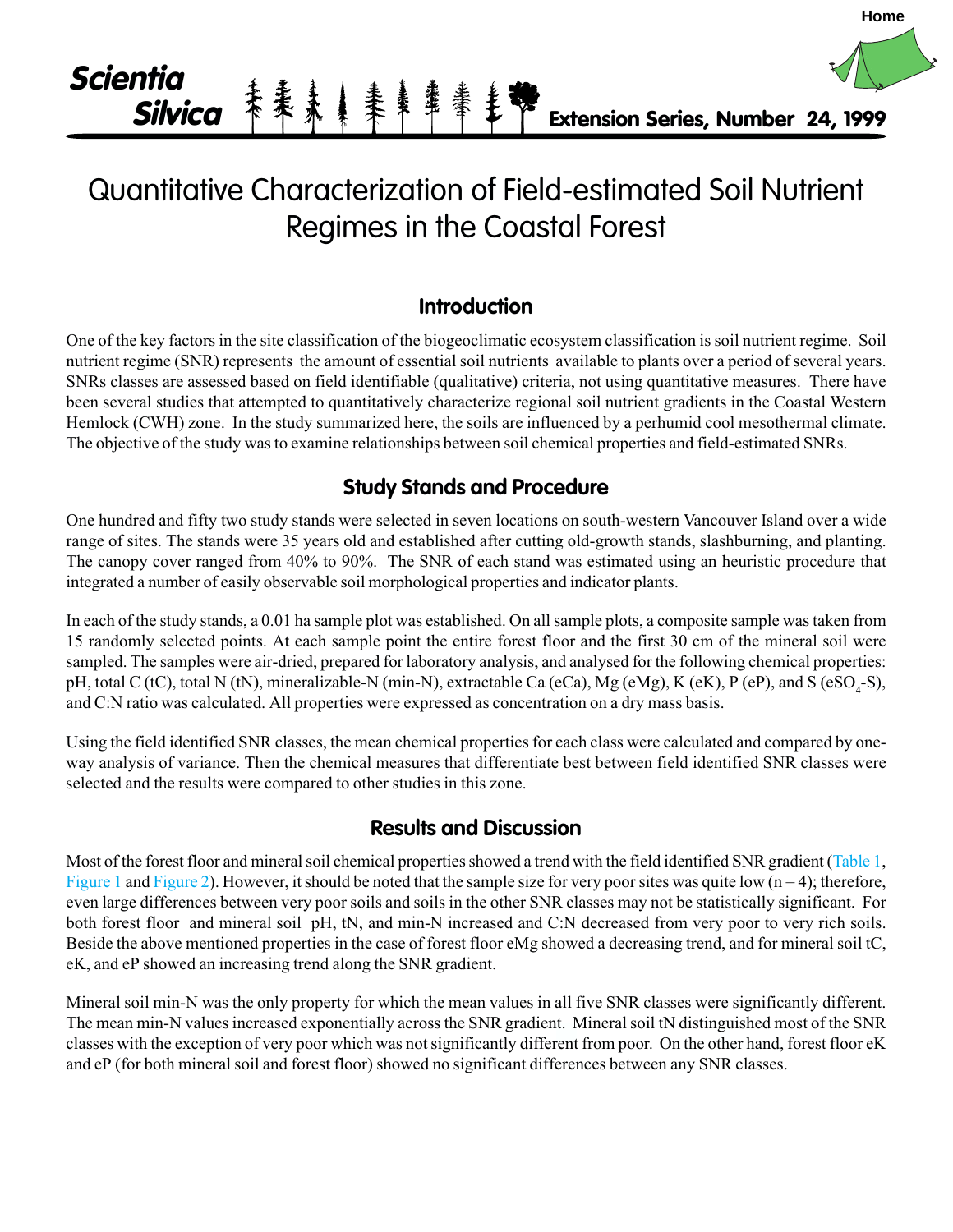<span id="page-1-0"></span>

Table 1. Means and standard deviations (in parentheses) of selected forest floor and mineral soil (0 - 30 cm) chemical properties for plots stratified by field-identified soil nutrient regimes. Values in the same row with the same letter superscript are not significantly different ( $\alpha$  = 0.05).

 $\blacksquare$ 

 $\overline{\phantom{0}}$ 

|                                                                               | $\overline{\bf VP}$  | $\overline{P}$     | $\overline{\mathbf{M}}$ | $\overline{\mathbf{R}}$ | $\overline{\mathbf{VR}}$ |  |
|-------------------------------------------------------------------------------|----------------------|--------------------|-------------------------|-------------------------|--------------------------|--|
| $\boldsymbol{n}$                                                              | $\overline{4}$       | 26                 | 89 <sup>1</sup>         | 17                      | 16                       |  |
|                                                                               |                      |                    |                         |                         |                          |  |
| <b>Forest floor</b>                                                           |                      |                    |                         |                         |                          |  |
| pH                                                                            | $4.0^\circ$          | $4.2^{bc}$         | $4.4^{b}$               | 4.6 <sup>a</sup>        | 4.6 <sup>a</sup>         |  |
|                                                                               | (0.26)               | (0.23)             | (0.29)                  | (0.25)                  | (0.15)                   |  |
| Total C $(g \ kg^{-1})$                                                       | $51.5^{\circ}$       | $46.1^{ab}$        | $46.1^{ab}$             | $42.3^{b}$              | $44.2^{ab}$              |  |
|                                                                               | (1.42)               | (5.62)             | (5.82)                  | (3.66)                  | (2.74)                   |  |
| Total N $(g \ kg^{-1})$                                                       | 1.11 <sup>cd</sup>   | 1.15 <sup>d</sup>  | $1.31^{bc}$             | $1.45^{b}$              | $1.78^{a}$               |  |
|                                                                               | (0.11)               | (0.19)             | (0.21)                  | (0.25)                  | (0.29)                   |  |
| C/N ratio                                                                     | 47 <sup>a</sup>      | 41 <sup>a</sup>    | 36 <sup>b</sup>         | 30 <sup>c</sup>         | 25 <sup>c</sup>          |  |
|                                                                               | (4.0)                | (6.2)              | (5.9)                   | (5.0)                   | (3.3)                    |  |
| Mineralizable-N $(mg kg^{-1})$                                                | $275^{bc}$           | $368^\circ$        | 536bc                   | $709$ <sup>ab</sup>     | 980 <sup>a</sup>         |  |
|                                                                               | (77)                 | (207)              | (257)                   | (392)                   | (415)                    |  |
| Extractable Ca $(mg kg^{-1})^2$                                               | 2483ab               | $2546^{\circ}$     | 2989 <sup>a</sup>       | 2995 <sup>a</sup>       | 1953 <sup>b</sup>        |  |
|                                                                               | (662)                | (444)              | (1414)                  | (1625)                  | (1281)                   |  |
| Extractable Mg (mg kg <sup>-1</sup> )                                         | $1128$ <sup>a</sup>  | $878^{ab}$         | 777 <sup>b</sup>        | 537 <sup>c</sup>        | 410°                     |  |
|                                                                               | (394)                | (267)              | (216)                   | (188)                   | (182)                    |  |
| Extractable K (mg kg <sup>-1</sup> )                                          | 415 <sup>a</sup>     | 459 <sup>a</sup>   | $410^a$                 | 442ª                    | 423 <sup>a</sup>         |  |
|                                                                               | (147)                | (157)              | (129)                   | (73)                    | (124)                    |  |
| Extractable $P(mg kg^{-1})$                                                   | $56.4^{\rm a}$       | $51.7^{\circ}$     | $55.3^{\circ}$          | $65.60^{\rm a}$         | $66.2^{\rm a}$           |  |
|                                                                               | (25.2)               | (23.9)             | (22.9)                  | (25.9)                  | (27.6)                   |  |
| Extractable $SO_4$ -S (mg kg <sup>-1</sup> )                                  | $28.2^{\mathrm{a}}$  | $28.4^a$           | $26.4^{\mathrm{a}}$     | $27.1^{\circ}$          | $27.4^{\circ}$           |  |
|                                                                               | (12.3)               | (12.1)             | (10.8)                  | (18.6)                  | (10.4)                   |  |
| Sum of extractable Ca, Mg,                                                    | $4026$ <sup>ab</sup> | 3884 <sup>a</sup>  | $4176^{\rm a}$          | 3974 <sup>a</sup>       | 2776 <sup>b</sup>        |  |
| and K $(mg kg-1)2$                                                            | (526)                | (566)              | (1495)                  | (1782)                  | (1515)                   |  |
|                                                                               |                      |                    |                         |                         |                          |  |
| <b>Mineral soil</b>                                                           |                      |                    |                         |                         |                          |  |
| pH                                                                            | $4.4^\circ$          | $4.6^{bc}$         | $4.7^{b}$               | 4.7 <sup>ab</sup>       | 4.7 <sup>abc</sup>       |  |
|                                                                               | (0.23)               | (0.23)             | (0.20)                  | (0.26)                  | (0.28)                   |  |
| Total C $(g \ kg^{-1})$                                                       | 4.75c                | 6.72c              | 8.92 <sup>b</sup>       | $9.66^{b}$              | 12.9 <sup>a</sup>        |  |
|                                                                               | (0.80)               | (1.51)             | (2.02)                  | (2.00)                  | (2.30)                   |  |
| Total $N$ (g $kg^{-1}$ )                                                      | 0.19 <sup>d</sup>    | 0.25 <sup>d</sup>  | 0.35 <sup>c</sup>       | $0.44^{b}$              | $0.63^{a}$               |  |
|                                                                               | (0.03)               | (0.06)             | (0.07)                  | (0.07)                  | (0.12)                   |  |
| C/N ratio                                                                     | $26^{ab}$            | 28 <sup>a</sup>    | 25 <sup>b</sup>         | $22^{\circ}$            | 21 <sup>c</sup>          |  |
|                                                                               | (2.1)                | (3.1)              | (3.1)                   | (1.5)                   | (1.6)                    |  |
| Mineralizable-N $(mg kg-1)$                                                   | 15 <sup>e</sup>      | 41 <sup>d</sup>    | $85^\circ$              | $173^{b}$               | $322^a$                  |  |
|                                                                               | (6)                  | (13)               | (26)                    | (29)                    | (74)                     |  |
| Extractable Ca $(mg kg^{-1})^2$                                               | $43^{ab}$            | 139 <sup>b</sup>   | $204^{ab}$              | $328^a$                 | 280 <sup>ab</sup>        |  |
|                                                                               | (23)                 | (78)               | (137)                   | (373)                   | (405)                    |  |
| Extractable Mg (mg kg <sup>-1</sup> )<br>Extractable K (mg kg <sup>-1</sup> ) | $35.0^{\circ}$       | 58.7 <sup>a</sup>  | $66.4^{\circ}$          | 62.6 <sup>a</sup>       | $62.1^{\circ}$           |  |
|                                                                               | (12.2)               | (29.2)             | (34.7)                  | (33.1)                  | (35.1)                   |  |
|                                                                               | $21.4^{d}$           | 35.6 <sup>cd</sup> | $44.4^\circ$            | $55.5^{b}$              | $74.4^{\circ}$           |  |
|                                                                               | (4.6)                | (11.0)             | (15.9)                  | (10.0)                  | (14.8)                   |  |
| Extractable $P(mg kg^{-1})$                                                   | $2.7^{\circ}$        | $2.5^{\mathrm{a}}$ | 4.3 <sup>a</sup>        | 6.0 <sup>a</sup>        | 6.6 <sup>a</sup>         |  |
|                                                                               | (3.6)                | (1.1)              | (5.8)                   | (4.3)                   | (2.3)                    |  |
| Extractable $SO_4$ -S (mg kg <sup>-1</sup> )                                  | 8.3 <sup>d</sup>     | 53.8bc             | 71.1 <sup>a</sup>       | $35.2^{bc}$             | 23.2 <sup>cd</sup>       |  |
|                                                                               | (6.4)                | (53.4)             | (40.4)                  | (28.6)                  | (21.1)                   |  |
| Sum of extractable Ca, Mg,                                                    | 100 <sup>ab</sup>    | 233 <sup>b</sup>   | $315^{ab}$              | 447 <sup>a</sup>        | 417 <sup>ab</sup>        |  |
| and K $(mg kg-1)2$                                                            | (29)                 | (100)              | (175)                   | (401)                   | (443)                    |  |
|                                                                               |                      |                    |                         |                         |                          |  |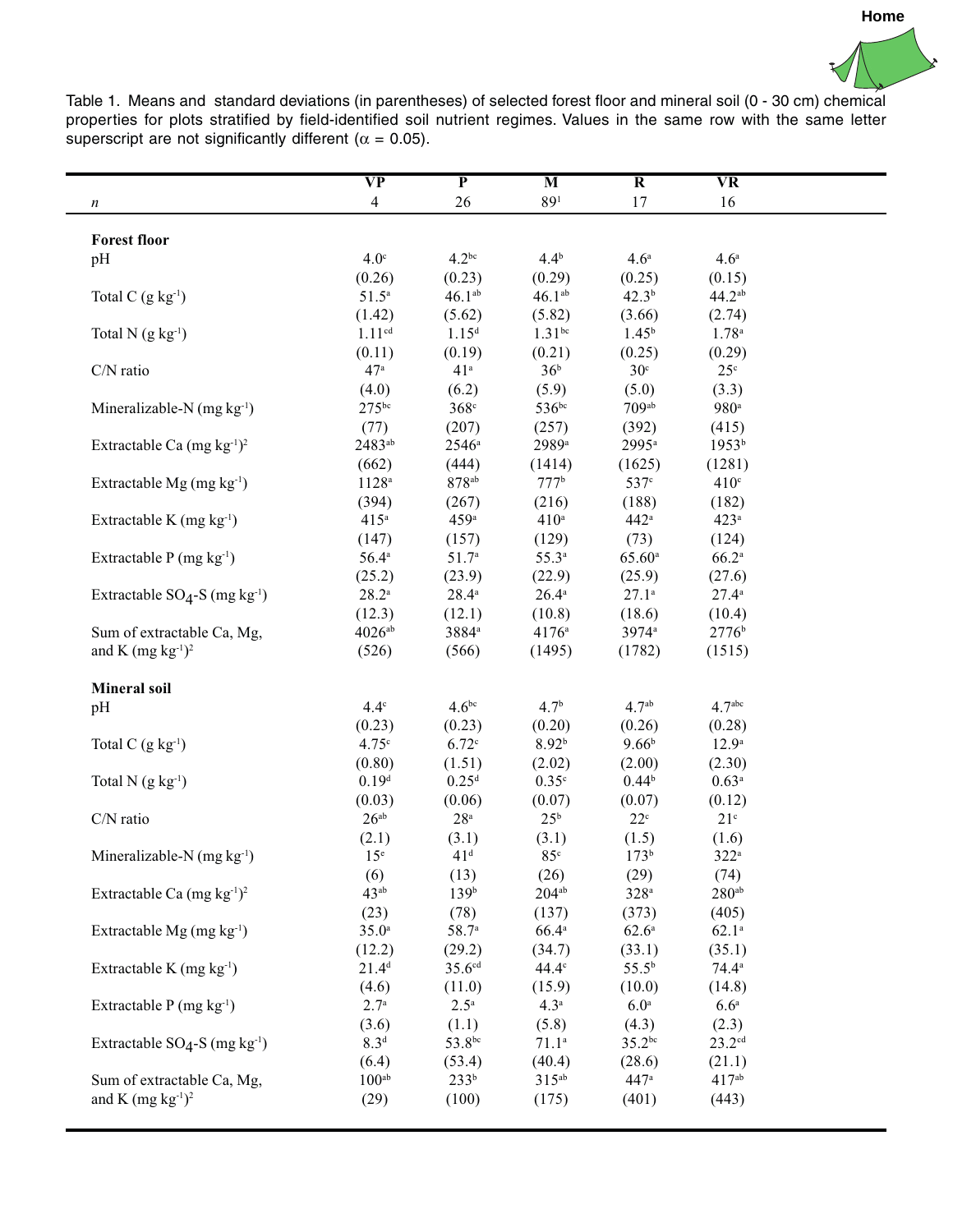

<span id="page-2-0"></span>Figure 1. Direct measures of forest floor chemical properties stratified according to field-estimated SNRs. Error bar is one standard error of the mean. VP, P, M, R, and VR are very poor, poor, medium, rich and very rich, respectively.